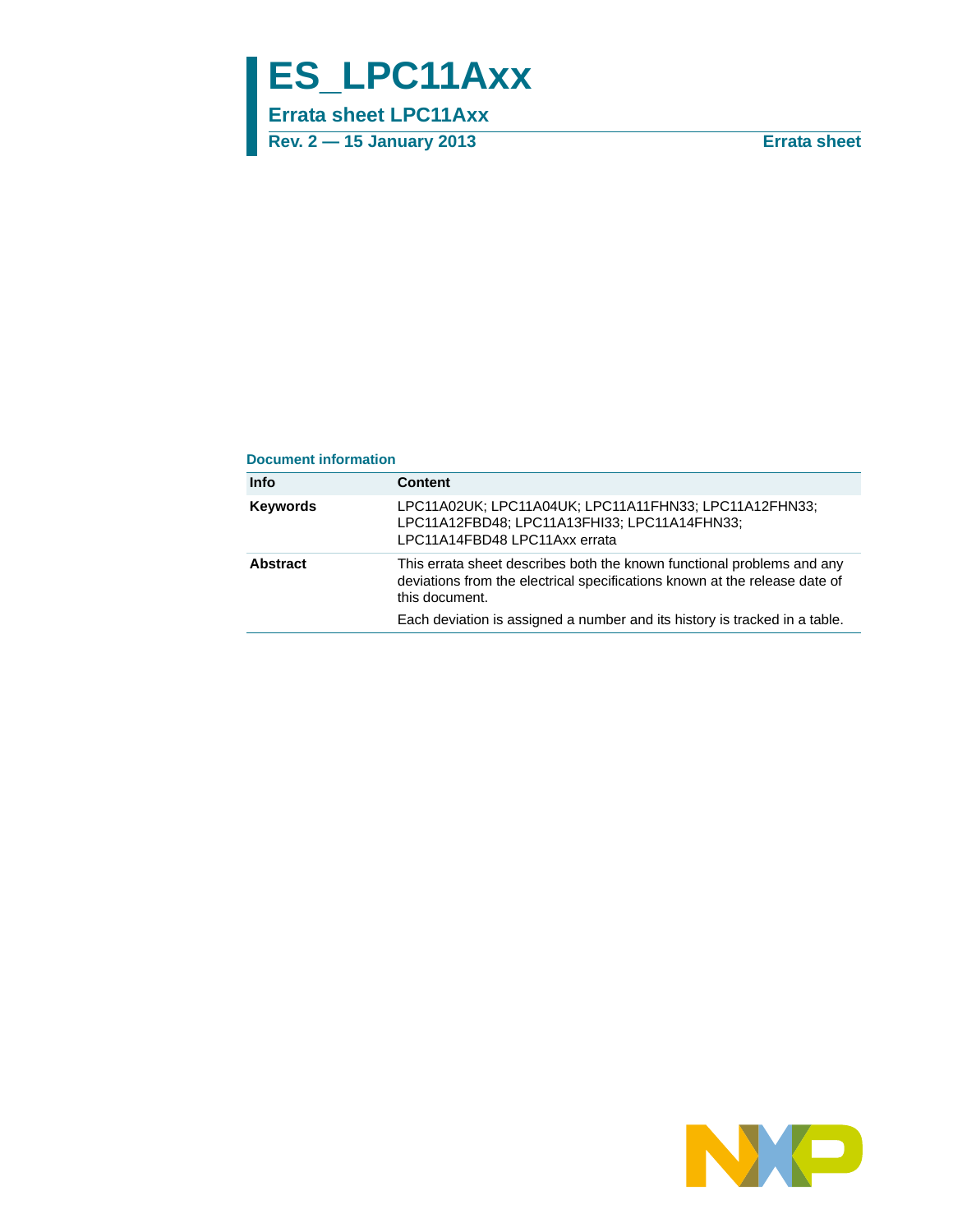#### **Revision history**

| <b>Rev</b> | Date     | <b>Description</b> |
|------------|----------|--------------------|
| 2          | 20130115 | Added I2C.1.       |
| 1.2        | 20120719 | Added UVLO.1.      |
| 1.1        | 20120601 | Added Rev. 'B'.    |
|            | 20120401 | Initial version.   |

# **Contact information**

For more information, please visit: **http://www.nxp.com**

For sales office addresses, please send an email to: **salesaddresses@nxp.com**

ES\_LPC11AXX All information provided in this document is subject to legal disclaimers. © NXP B.V. 2013. All rights reserved.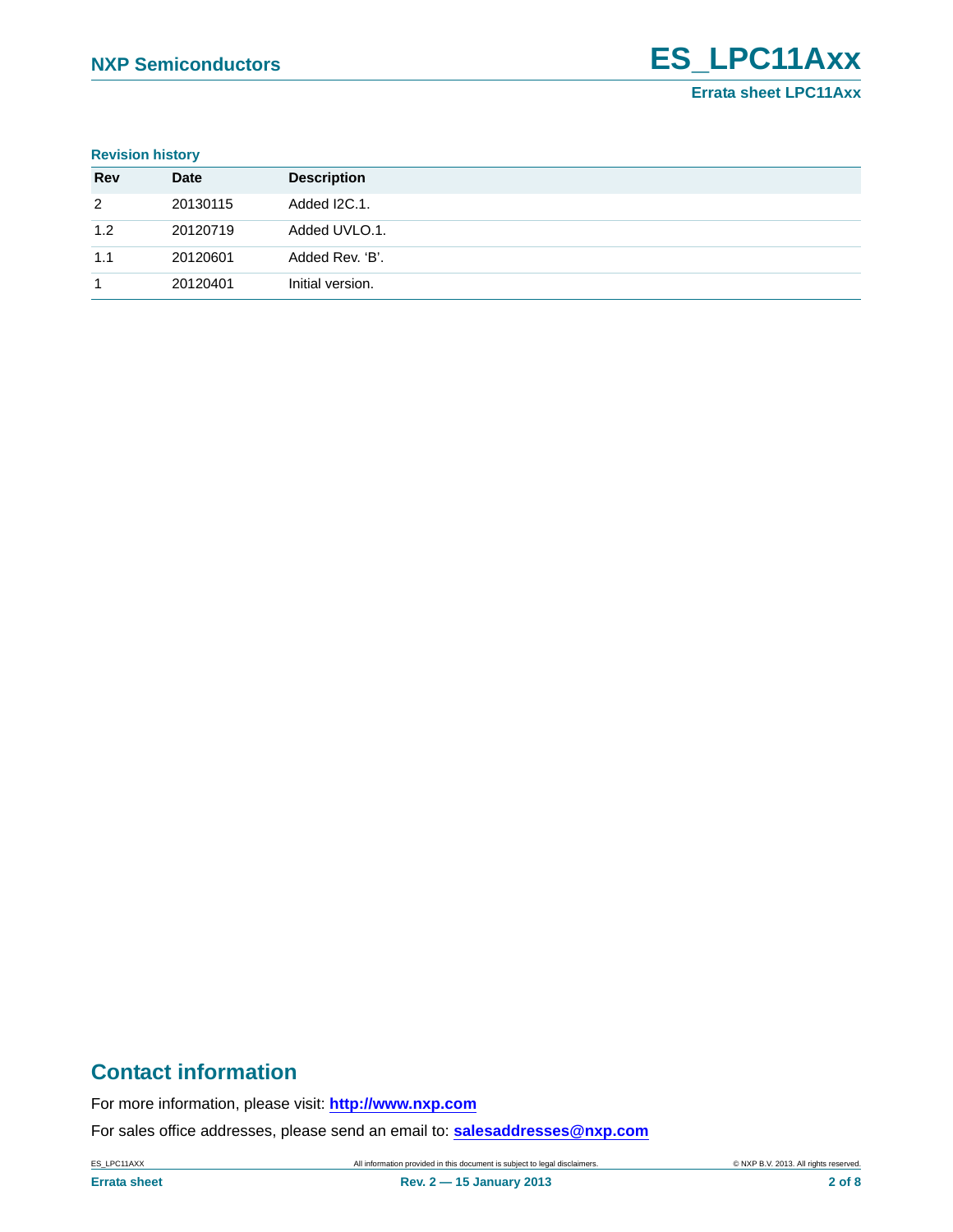# <span id="page-2-0"></span>**1. Product identification**

The LPC11Axx devices typically have the following top-side marking:

LPC11Axx

/xxx

xxxxxxx

xxYYWWxR[x]

The last letter in the last line (field 'R') will identify the device revision. This Errata Sheet covers the following revisions of the LPC11Axx:

| <b>Device revision table</b><br>Table 1. |  |
|------------------------------------------|--|
|------------------------------------------|--|

| <b>Revision identifier (R)</b> | <b>Revision description</b> |
|--------------------------------|-----------------------------|
| ʻA'                            | Initial device revision     |
| ʻR'                            | Second device revision      |

Field 'YY' states the year the device was manufactured. Field 'WW' states the week the device was manufactured during that year.

## <span id="page-2-1"></span>**2. Errata overview**

#### **Table 2. Errata summary table**

| <b>Functional</b><br>problems | <b>Short description</b>                                                                                                        | <b>Revision identifier</b> | <b>Detailed description</b> |
|-------------------------------|---------------------------------------------------------------------------------------------------------------------------------|----------------------------|-----------------------------|
| IC.1                          | In the slave-transmitter mode, the device set in the<br>monitor mode must write a dummy value of 0xFF into<br>the DAT register. | 'A'. 'B'                   | Section 3.1                 |
| UVLO.1                        | Double reset occurs during initial cold start-up when<br>temperature is $-20$ °C and $V_{DD}$ ramp rate is >40 ms               | 'A'. 'B'                   | Section 3.2                 |

#### **Table 3. AC/DC deviations table**

| <b>AC/DC</b><br>deviations | <b>Short description</b> | <b>Revision identifier</b> | <b>Detailed description</b> |
|----------------------------|--------------------------|----------------------------|-----------------------------|
| n/a                        | n/a                      | n/a                        | n/a                         |

#### **Table 4. Errata notes table**

| <b>Errata notes</b> | <b>Short description</b>                                                                                              | <b>Revision identifier</b> | <b>Detailed description</b> |
|---------------------|-----------------------------------------------------------------------------------------------------------------------|----------------------------|-----------------------------|
| Note.1              | During power-up, an unexpected glitch (low pulse)<br>could occur on the port pins as the $V_{DD}$ supply ramps<br>up. | 'A'. 'B'                   | Section 5.1                 |
| Note <sub>.2</sub>  | Rev A version does not support boot ROM power<br>profiles.                                                            | ʻA'                        | Section 5.2                 |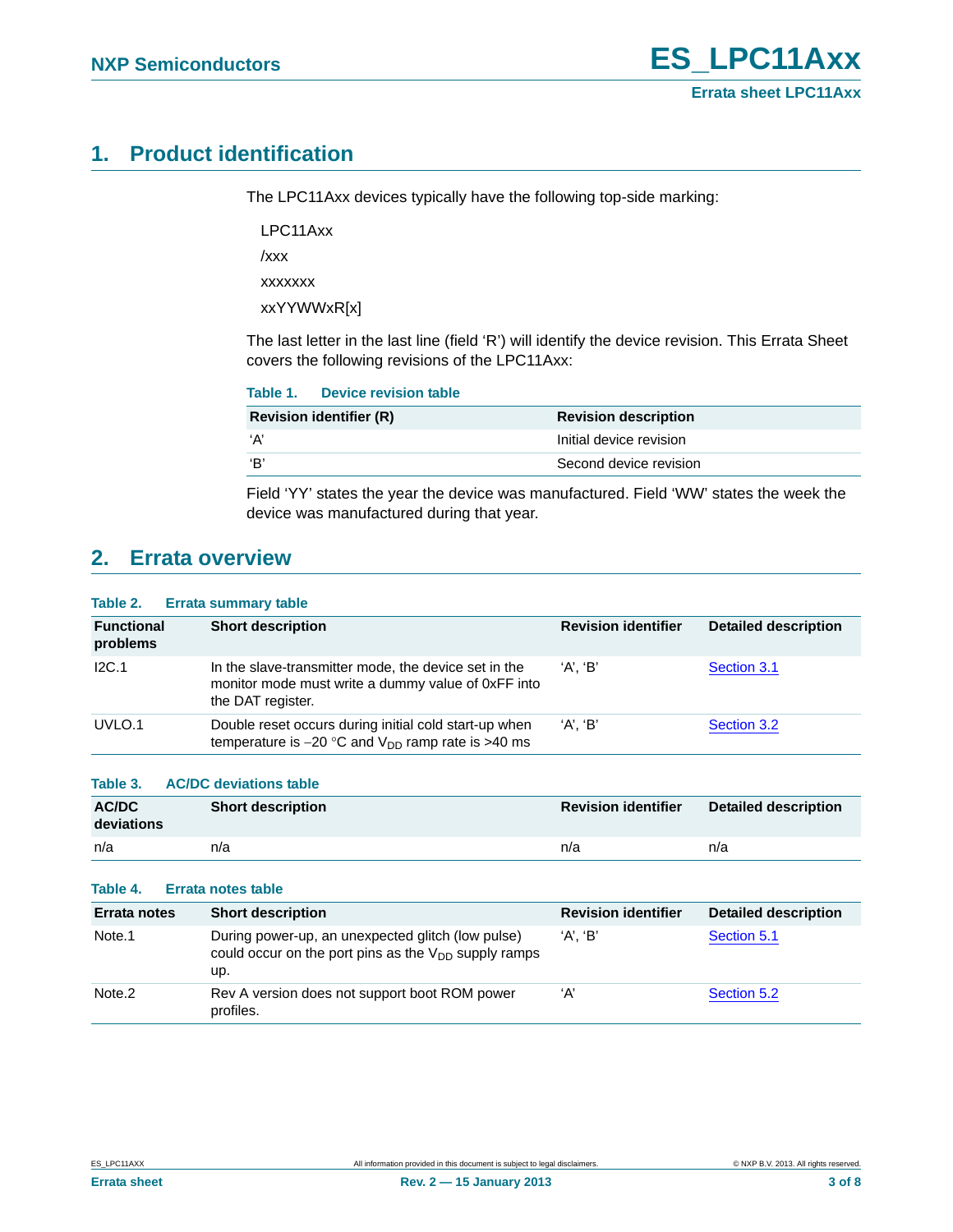# <span id="page-3-1"></span><span id="page-3-0"></span>**3. Functional problems detail**

### **3.1 I2C.1: In the slave-transmitter mode, the device set in the monitor mode must write a dummy value of 0xFF into the DAT register**

#### **Introduction:**

The I2C monitor allows the device to monitor the I2C traffic on the I2C bus in a non-intrusive way.

#### **Problem:**

In the slave-transmitter mode, the device set in the monitor mode must write a dummy value of 0xFF into the DAT register. If this is not done, the received data from the slave device will be corrupted. To allow the monitor mode to have sufficient time to process the data on the I2C bus, the device may need to have the ability to stretch the I2C clock. Under this condition, the I2C monitor mode is not 100% non-intrusive.

#### **Work-around:**

When setting the device in monitor mode, enable the ENA\_SCL bit in the MMCTRL register to allow clock stretching.

Software code example to enable the ENA\_SCL bit:

LPC\_I2C\_MMCTRL |= (1<<1); //Enable ENA\_SCL bit

In the I2C ISR routine, for the status code related to the slave-transmitter mode, write the value of 0xFF into the DAT register to prevent data corruption. In order to avoid stretching the SCL clock, the data byte can be saved in a buffer and processed in the Main loop. This ensures the SI flag is cleared as fast as possible.

Software code example for the slave-transmitter mode:

```
 case 0xA8: // Own SLA + R has been received, ACK returned 
case 0xB0:
case 0xB8: // data byte in DAT transmitted, ACK received
case 0xC0: // (last) data byte transmitted, NACK received
case 0xC8: // last data byte in DAT transmitted, ACK received
   DataByte = LPC_I2C->DATA_BUFFER;//Save data. Data can be process in Main loop
   LPC_I2C->DAT = 0xFF; \frac{12}{5} // Pretend to shift out 0xFF
   LPC I2C->CONCLR = 0x08; // clear flag SI
break;
```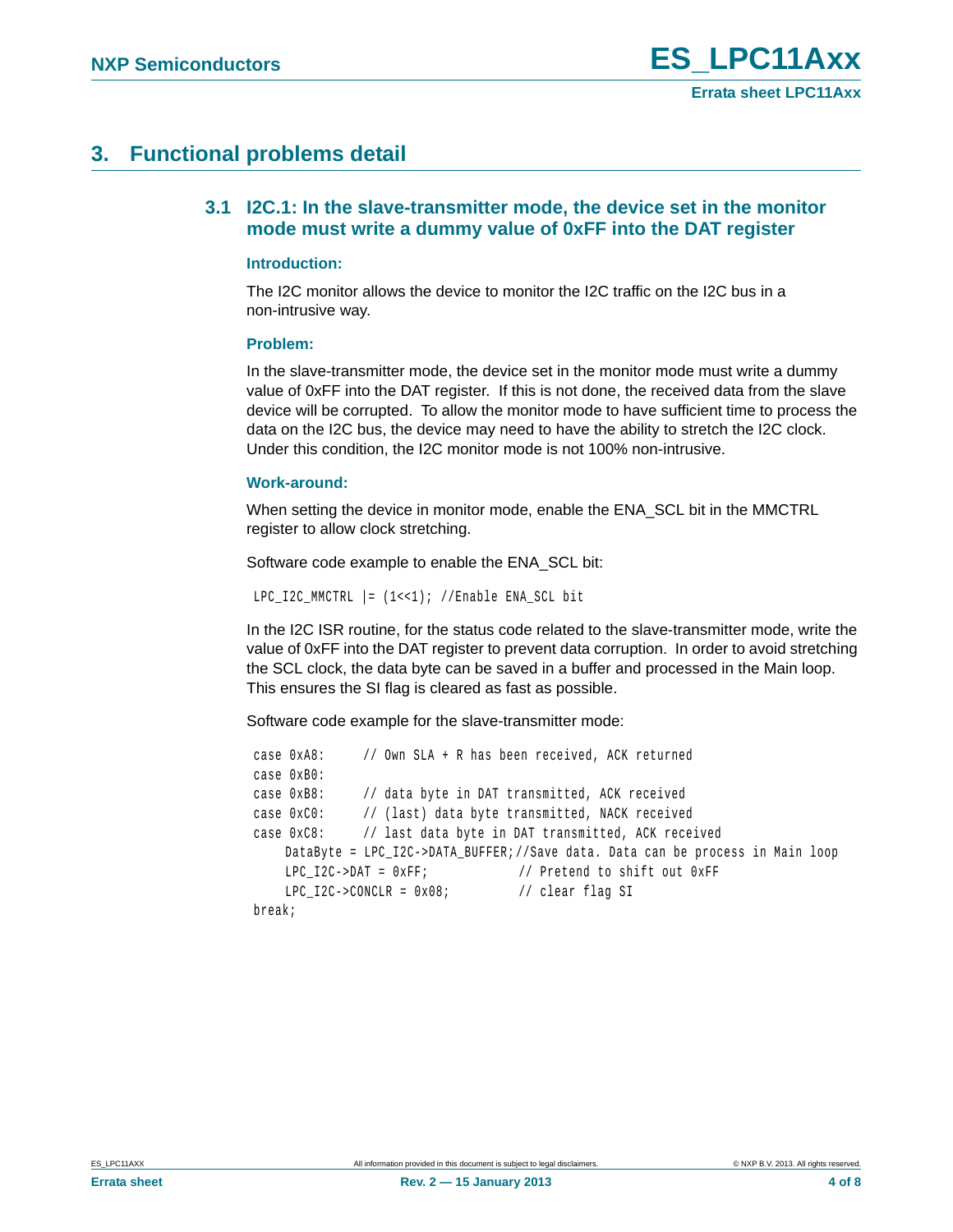### <span id="page-4-0"></span>**3.2 UVLO.1: Double reset occurs during initial cold start-up when temperature is -20 °C and**  $V_{DD}$  **ramp rate is >40 ms**

#### **Introduction:**

The UnderVoltage LockOut (UVLO) provides protection against power supply droop below 2.4 V. When the  $V_{DD}$  ramps up to 2.4 V (UVLO threshold voltage level), the device comes out of reset and starts executing the boot ROM and application code.

#### **Problem:**

For cold start-ups only, as  $V_{DD}$  initially ramps up from ground, the device comes briefly out of reset and starts execution of the program code before the device returns to reset. Under the conditions where the temperature is below  $-20$  °C and the a  $V_{DD}$  ramp rate is 40 ms or greater, a double reset of the LPC11Axx occurs during the initial cold power-up.

#### **Work-around:**

For a hardware fix, a decoupling capacitor can be placed on the RESET pin with a minimum value of 5  $\mu$ F.

If a software fix is desired, the BOD reset flag can be monitored. The software should loop until the BOD reset flag is set. The software fix is restricted to a  $V_{DD}$  ramp time of 0.9 ms or greater at all operating temperatures.

#### Software fix loop code example:

| while $(!(LPC SYSTEM->SYSRSTSTAT & (0x1<<3))))$ |                                        |  |  | //while no reset is detected |
|-------------------------------------------------|----------------------------------------|--|--|------------------------------|
| $\{LPC\_SYSCON->SYSRSTSTAT \mid = (1<<3); \}$   | //clear BOD status bit and repeat loop |  |  |                              |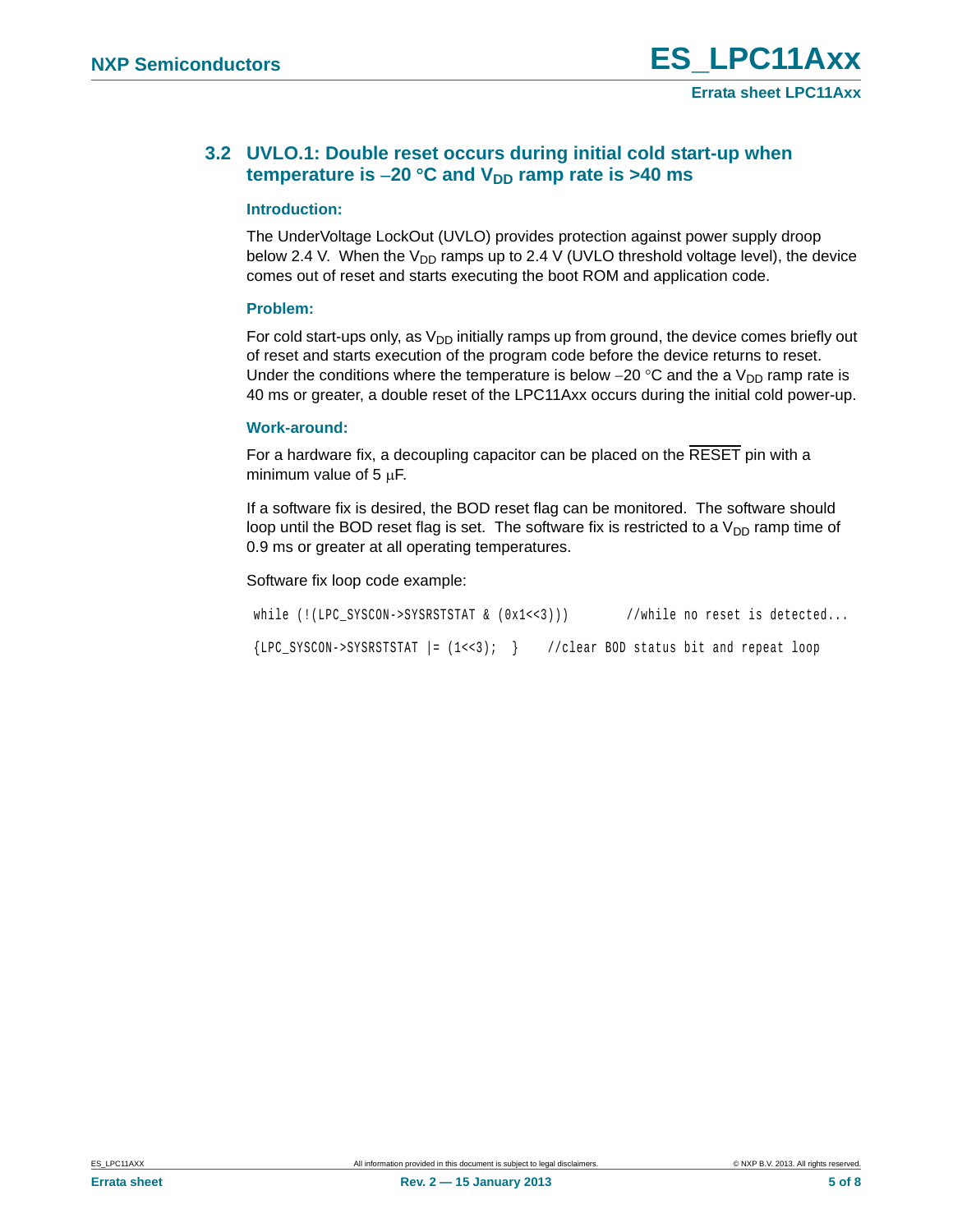# <span id="page-5-2"></span>**4. AC/DC deviations detail**

**4.1 n/a**

## <span id="page-5-4"></span><span id="page-5-3"></span><span id="page-5-0"></span>**5. Errata notes detail**

### **5.1 Note.1**

The General Purpose I/O (GPIO) pins have configurable pull-up/pull-down resistors where the pins are pulled up to the  $V_{DD}$  level by default. During power-up, an unexpected glitch (low pulse) could occur on the port pins as the  $V_{DD}$  supply ramps up.

### <span id="page-5-1"></span>**5.2 Note.2**

Rev A version does not support boot ROM power profiles.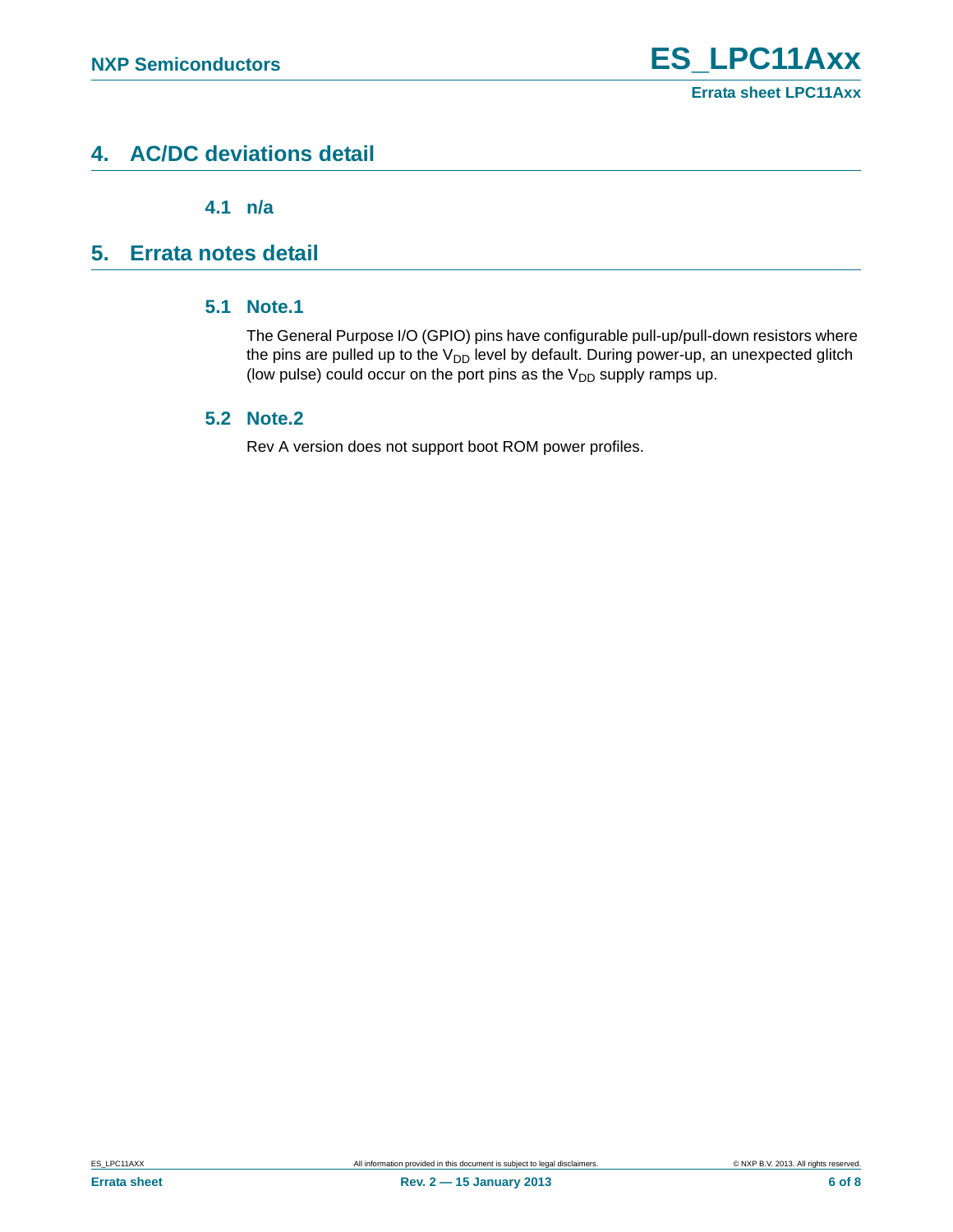# <span id="page-6-0"></span>**6. Legal information**

### <span id="page-6-1"></span>**6.1 Definitions**

**Draft —** The document is a draft version only. The content is still under internal review and subject to formal approval, which may result in modifications or additions. NXP Semiconductors does not give any representations or warranties as to the accuracy or completeness of information included herein and shall have no liability for the consequences of use of such information.

### <span id="page-6-2"></span>**6.2 Disclaimers**

**Limited warranty and liability —** Information in this document is believed to be accurate and reliable. However, NXP Semiconductors does not give any representations or warranties, expressed or implied, as to the accuracy or completeness of such information and shall have no liability for the consequences of use of such information. NXP Semiconductors takes no responsibility for the content in this document if provided by an information source outside of NXP Semiconductors.

In no event shall NXP Semiconductors be liable for any indirect, incidental, punitive, special or consequential damages (including - without limitation - lost profits, lost savings, business interruption, costs related to the removal or replacement of any products or rework charges) whether or not such damages are based on tort (including negligence), warranty, breach of contract or any other legal theory.

Notwithstanding any damages that customer might incur for any reason whatsoever, NXP Semiconductors' aggregate and cumulative liability towards customer for the products described herein shall be limited in accordance with the *Terms and conditions of commercial sale* of NXP Semiconductors.

**Right to make changes —** NXP Semiconductors reserves the right to make changes to information published in this document, including without limitation specifications and product descriptions, at any time and without notice. This document supersedes and replaces all information supplied prior to the publication hereof.

**Suitability for use —** NXP Semiconductors products are not designed, authorized or warranted to be suitable for use in life support, life-critical or safety-critical systems or equipment, nor in applications where failure or

malfunction of an NXP Semiconductors product can reasonably be expected to result in personal injury, death or severe property or environmental damage. NXP Semiconductors and its suppliers accept no liability for inclusion and/or use of NXP Semiconductors products in such equipment or applications and therefore such inclusion and/or use is at the customer's own risk.

**Applications —** Applications that are described herein for any of these products are for illustrative purposes only. NXP Semiconductors makes no representation or warranty that such applications will be suitable for the specified use without further testing or modification.

Customers are responsible for the design and operation of their applications and products using NXP Semiconductors products, and NXP Semiconductors accepts no liability for any assistance with applications or customer product design. It is customer's sole responsibility to determine whether the NXP Semiconductors product is suitable and fit for the customer's applications and products planned, as well as for the planned application and use of customer's third party customer(s). Customers should provide appropriate design and operating safeguards to minimize the risks associated with their applications and products.

NXP Semiconductors does not accept any liability related to any default, damage, costs or problem which is based on any weakness or default in the customer's applications or products, or the application or use by customer's third party customer(s). Customer is responsible for doing all necessary testing for the customer's applications and products using NXP Semiconductors products in order to avoid a default of the applications and the products or of the application or use by customer's third party customer(s). NXP does not accept any liability in this respect.

**Export control —** This document as well as the item(s) described herein may be subject to export control regulations. Export might require a prior authorization from competent authorities.

### <span id="page-6-3"></span>**6.3 Trademarks**

Notice: All referenced brands, product names, service names and trademarks are the property of their respective owners.